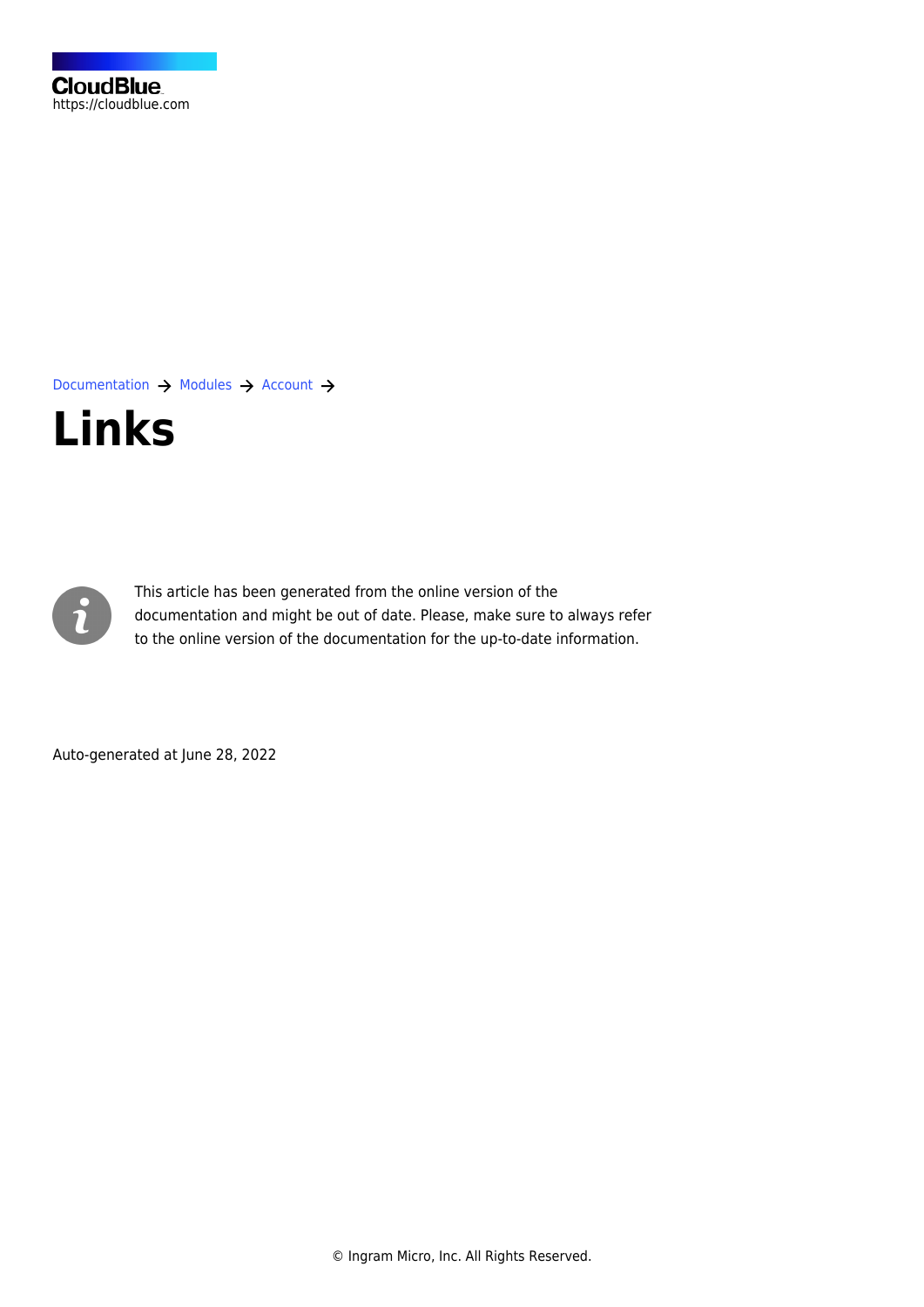This section is used to add links to the Home screen of your CloudBlue Connect Portal. Once your link is added, the system displays it for all users of your account. Specifying such links can be increasingly helpful to provide a quick access for your product website and any other resource on the Internet.

### **Adding Links**

Click the **Add Link** button to launch a link creation wizard.

|                    | <b>CloudBlue</b> | $\mathop{\mathrm{Im}}$ Account $\mathop{\checkmark}$ |                                                                                                                                                                                                                                      |                                                                                                                             | $\bullet$ HELP | $\Box$        | Mighty Mick's LLC<br>Distributor · Mickey Goldmill<br>$\bigoplus$ | $\checkmark$        |  |  |
|--------------------|------------------|------------------------------------------------------|--------------------------------------------------------------------------------------------------------------------------------------------------------------------------------------------------------------------------------------|-----------------------------------------------------------------------------------------------------------------------------|----------------|---------------|-------------------------------------------------------------------|---------------------|--|--|
| Links @<br>Account |                  |                                                      |                                                                                                                                                                                                                                      |                                                                                                                             |                |               |                                                                   |                     |  |  |
| 自                  | General          | <b>C REFRESH</b><br>$F$ FILTER                       | <b>III</b> COLUMNS<br><sup>1</sup> SORT                                                                                                                                                                                              |                                                                                                                             |                |               |                                                                   | $\hat{\phantom{a}}$ |  |  |
| $\frac{2+}{2}$     | Users            | NAME                                                 | <b>URL</b>                                                                                                                                                                                                                           | SCOPE                                                                                                                       | CREATED        | <b>STATUS</b> |                                                                   |                     |  |  |
| la.                | Groups           |                                                      | $\sim$ $\sim$                                                                                                                                                                                                                        | $\overline{\phantom{a}}$<br>$\overline{\phantom{a}}$                                                                        |                | $\sim$        | $\overline{\phantom{a}}$<br>m                                     |                     |  |  |
| ē                  | Contacts         | <u> Alban a component d</u>                          | <u> Alban a shekara ta 1999 a shekara ta 1999 a shekara ta 1999 a shekara ta 1999 a shekara ta 1999 a 1999 a 1999 a 1999 a 1999 a 1999 a 1999 a 1999 a 1999 a 1999 a 1999 a 1999 a 1999 a 1999 a 1999 a 1999 a 1999 a 1999 a 199</u> |                                                                                                                             |                |               | <b>COMMUNICATION</b><br><b>AND CONTRACTOR</b>                     |                     |  |  |
| GD                 | Links            |                                                      |                                                                                                                                                                                                                                      | 三、                                                                                                                          |                |               |                                                                   |                     |  |  |
|                    | Terms            |                                                      |                                                                                                                                                                                                                                      |                                                                                                                             |                |               |                                                                   |                     |  |  |
| ■                  | Helpdesk         |                                                      |                                                                                                                                                                                                                                      | No links                                                                                                                    |                |               |                                                                   |                     |  |  |
| $\breve{ }$        | Notifications    |                                                      |                                                                                                                                                                                                                                      | Set, manage and update links.<br>Please see our documentation a to learn more.                                              |                |               |                                                                   |                     |  |  |
| ₩                  | Reports          |                                                      |                                                                                                                                                                                                                                      |                                                                                                                             |                |               |                                                                   |                     |  |  |
| F.                 | Single Sign On   |                                                      |                                                                                                                                                                                                                                      | + ADD LINK                                                                                                                  |                |               |                                                                   |                     |  |  |
|                    |                  |                                                      |                                                                                                                                                                                                                                      |                                                                                                                             |                |               |                                                                   |                     |  |  |
|                    |                  |                                                      |                                                                                                                                                                                                                                      |                                                                                                                             |                |               |                                                                   |                     |  |  |
|                    |                  |                                                      |                                                                                                                                                                                                                                      | CloudBlue Connect © 2021 - Ingram Micro Inc. All Rights Reserved. - Privacy   Terms of Service - Version 23.0.1593-gf1a111e |                |               |                                                                   |                     |  |  |

Follow the wizard steps to successfully configure a new link.

#### **1. General**

The wizard prompts you to specify the following General link properties:

- **Name**: This field defines link name that will be visible for users.
- **Image**: A media image for your link (image will be resized to 64×64 pixels).
- **Description:** Enter your link description.
- **Scope**: Select a scope for your link.



#### Scopes

**My account**: Check this checkbox to display your link for all users of your account. The provided link will be displayed on the Connect Home screen.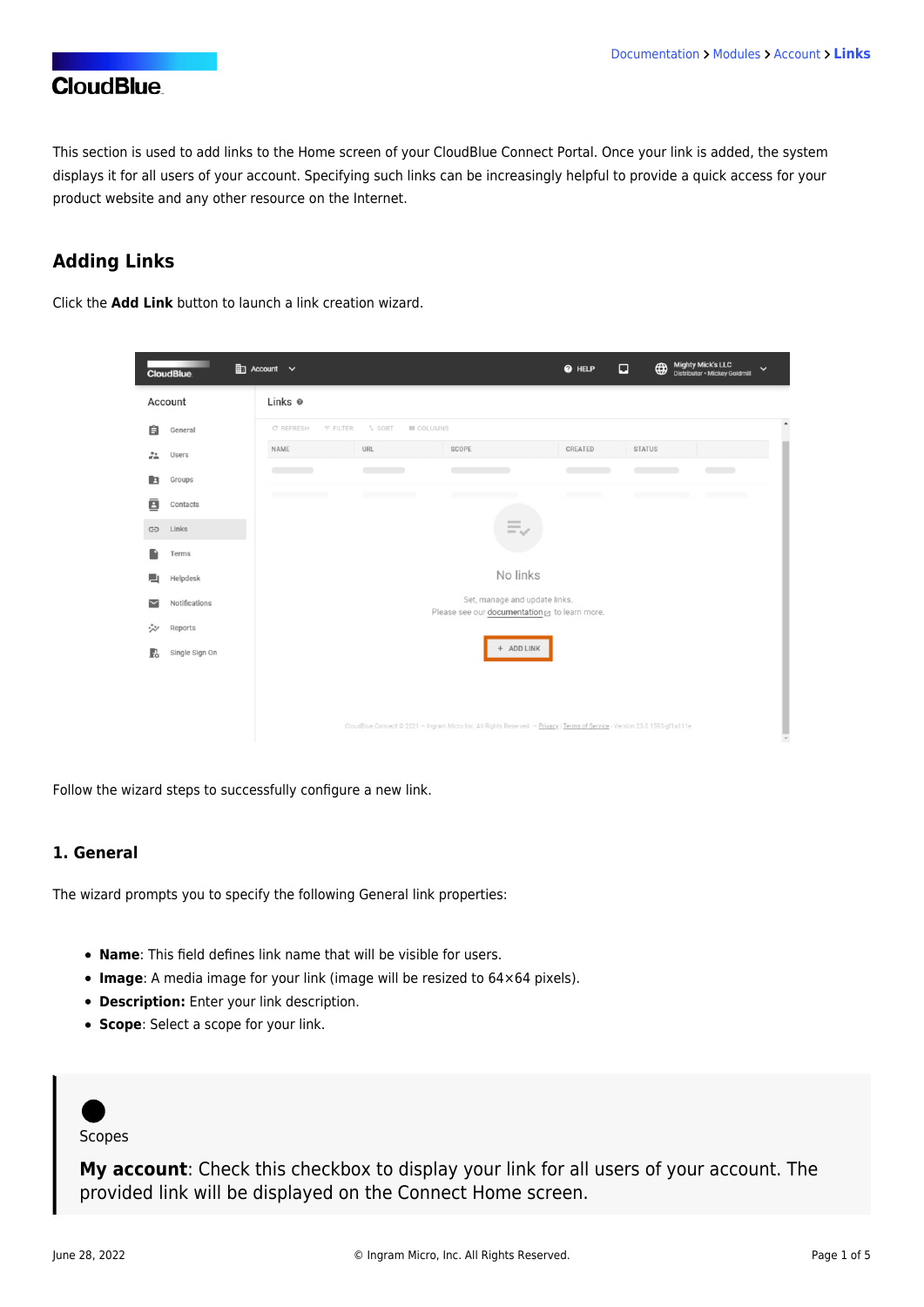**Vendors**: Choose this scope to display your link for all Vendor accounts with an active [Program Contract](https://connect.cloudblue.com/community/modules/contracts/program-contracts/). The provided link will be displayed for your Vendor partners on the Home screen.

**Resellers**: Select this scope to display your link for all Reseller accounts with an active [Service Contract](https://connect.cloudblue.com/community/modules/contracts/service-contracts/). The provided link will be displayed for your Reseller partners on the Home screen.

**Helpdesk**: The system showcases your provided link once your business partners create a new [Helpdesk](https://connect.cloudblue.com/community/modules/helpdesk/) case. Note that your link will be available only in case the [Federated](https://connect.cloudblue.com/community/modules/account/helpdesk/#Federated_(External)) [\(External\)](https://connect.cloudblue.com/community/modules/account/helpdesk/#Federated_(External)) Helpdesk mode is enabled.

| $\mathbb{H}$ Account $\vee$<br><b>Service Service</b><br><b>CloudBlue</b> | - 0<br>@ HELP                                                                                                                                             | <b>Mighty Mick's LLC</b><br>$\bigoplus$<br>$\checkmark$<br>Distributor . Clubber Lang |
|---------------------------------------------------------------------------|-----------------------------------------------------------------------------------------------------------------------------------------------------------|---------------------------------------------------------------------------------------|
| Create link - Step 1<br><b>Account</b>                                    |                                                                                                                                                           |                                                                                       |
| O<br>General<br>General<br>⊫                                              | Mighty Mick's Link<br>Image                                                                                                                               |                                                                                       |
| 22<br><b>Users</b><br>2 HTTP Settings                                     | Short description *<br>The following represents a tutorial link                                                                                           |                                                                                       |
| Groups<br>$\overline{z}$<br>3 Summary                                     |                                                                                                                                                           | a a shekara                                                                           |
| Contacts<br>E                                                             | lines: 1 words: 6<br>40/128                                                                                                                               |                                                                                       |
| Links<br>$\bigoplus$                                                      | Scope*<br>Make this links visible to                                                                                                                      |                                                                                       |
| Terms                                                                     | $\vee$ My account<br>This link will be visible for the users of this account.                                                                             |                                                                                       |
| Helpdesk                                                                  | Vendors<br>$\overline{\smile}$                                                                                                                            |                                                                                       |
| <b>Notifications</b>                                                      | This link will be visible to all users of all Vendor accounts with an active Program Contract<br>link to this account.                                    |                                                                                       |
| Reports<br>ジン                                                             | Resellers<br>$\triangleright$<br>This link will be visible to all users of all Reseller accounts with an active Service Contract<br>link to this account. |                                                                                       |
| Single Sign On<br>Fà                                                      | $\triangleright$ Helpdesk<br>This link will be visible in the New Case wizard when External helpdesk mode is enabled for<br>your account.                 |                                                                                       |
|                                                                           | CANCEL<br><b>NEXT</b>                                                                                                                                     |                                                                                       |
|                                                                           |                                                                                                                                                           |                                                                                       |

Click **Next** to continue.

### **2. HTTPS Settings**

Fill out the following **HTTP settings** form:

- **URL:** Enter your web link in this field (e.g., https://example.com?jwt={})
- **Method**: Select one of the following HTTP methods: GET or POST.
- **JWT secret**: In case a JWT secret is available for your URL, this allows previewing/hiding or copying your secret.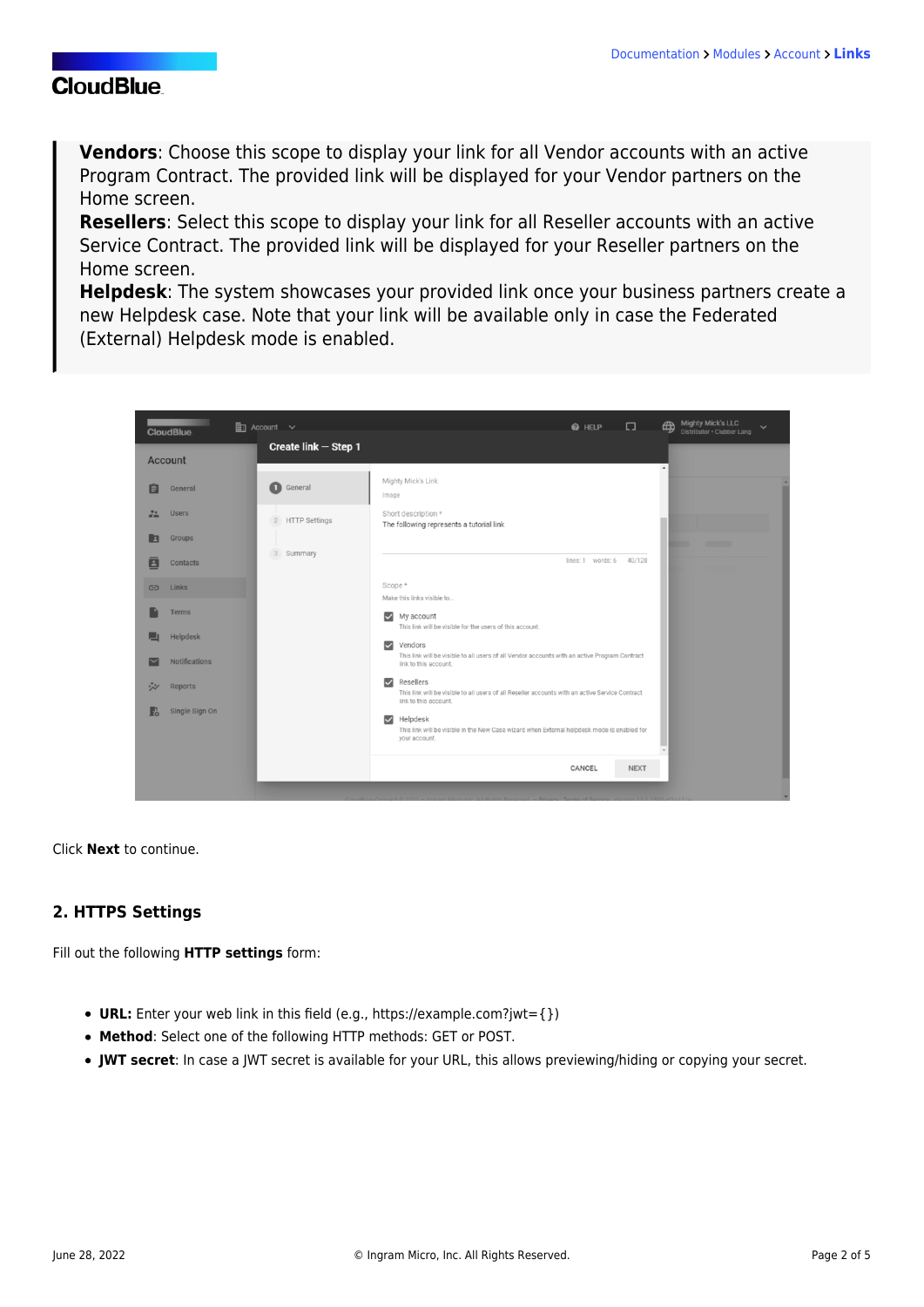| <b>CloudBlue</b>             | $\mathop{\mathrm{Im}}$ Account $\sim$ |                                | $\bullet$ HELP                                        | $\Box$                   | Mighty Mick's LLC<br>Distributor · Mickey Goldmill | $\checkmark$ |
|------------------------------|---------------------------------------|--------------------------------|-------------------------------------------------------|--------------------------|----------------------------------------------------|--------------|
| Account                      | Links @                               |                                |                                                       |                          |                                                    |              |
| 自<br>General                 |                                       |                                |                                                       |                          |                                                    |              |
| 22<br><b>Users</b>           | Create link - Step 2                  |                                |                                                       |                          |                                                    |              |
| Groups<br>E                  | $\checkmark$ General                  | URL*                           |                                                       |                          | $\overline{\phantom{a}}$<br>m                      |              |
| ē<br>Contacts                |                                       | https://mightymick.com/support |                                                       |                          |                                                    |              |
| Links<br>G                   | $\bullet$<br>HTTP Settings            | Method <sup>*</sup>            |                                                       |                          |                                                    |              |
| Terms                        | 3 Summary                             | GET                            |                                                       | $\overline{\phantom{a}}$ |                                                    |              |
| Helpdesk<br>Е                |                                       | JWT secret                     |                                                       |                          |                                                    |              |
| Notifications<br>$\check{ }$ |                                       |                                |                                                       | $\circ$ $\Box$           |                                                    |              |
| ジン<br>Reports                |                                       |                                |                                                       |                          |                                                    |              |
| Single Sign On<br>Ŀ          |                                       | CANCEL                         | <b>BACK</b>                                           | CREATE                   |                                                    |              |
|                              |                                       | <b>+ AUU LINK</b>              |                                                       |                          |                                                    |              |
|                              |                                       |                                |                                                       |                          |                                                    |              |
|                              |                                       |                                | earl - Privary   Terms of Service - Version 23.0.1591 |                          |                                                    |              |

Click the **Create** button to finalize your link configuration.

### **3. Summary**

Review your created link summary. Click **Go to Details** to access your link details screen. Otherwise, click **Close** to close the summary.

Once your link is added and activated, it will be available on the **link list**. The system allows editing your link by using the provided edit icon. Click on the vertical ellipsis (**⋮**) button to open, disable or delete your link.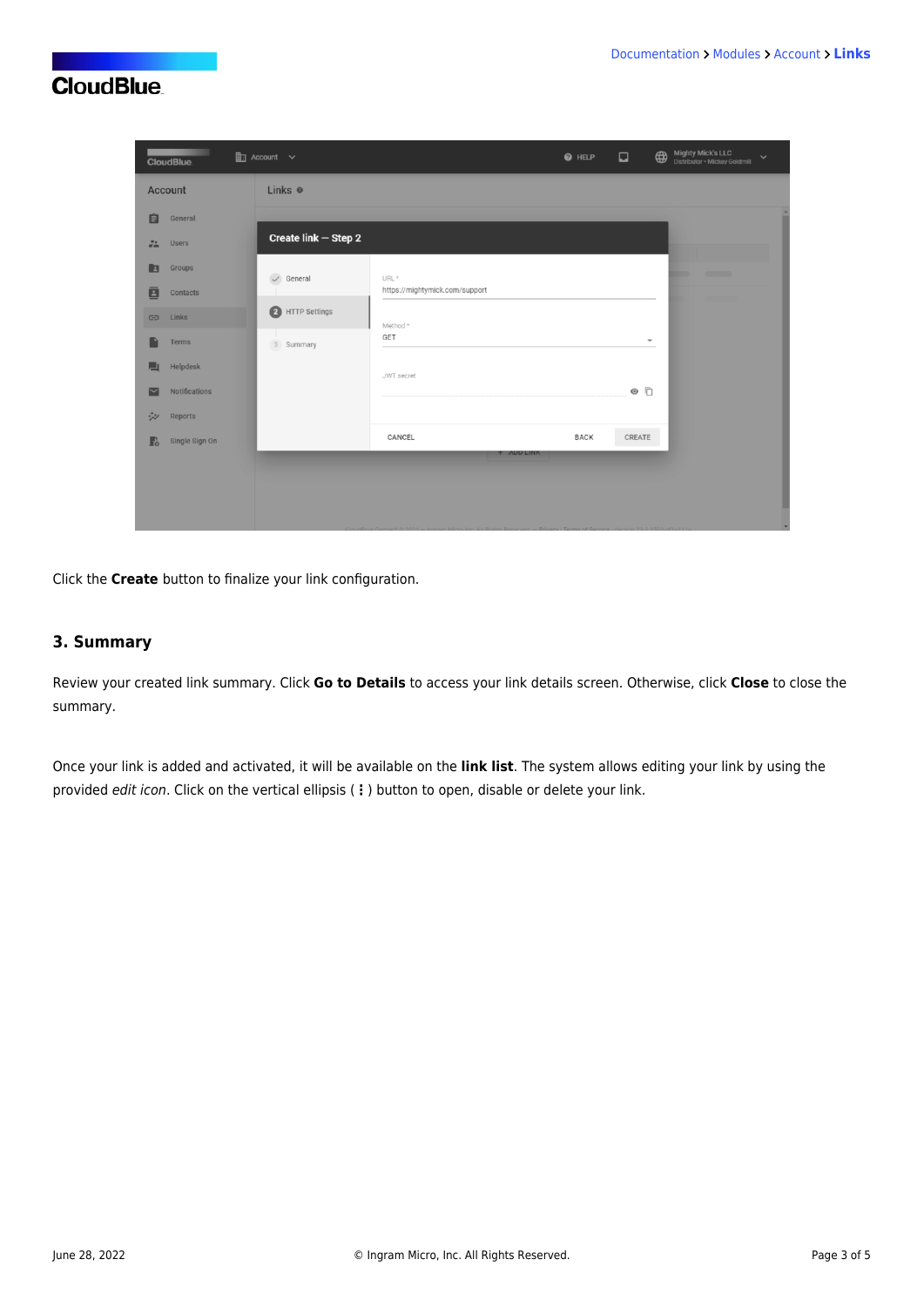|               | <b>CloudBlue</b> | <b>Em</b> Account ∨                           |                                         |                                                                                                                             | @ HELP                 | $\bigoplus$<br>$\Box$ | Mighty Mick's LLC<br>Distributor · Mickey Goldmill<br>$\check{~}$ |
|---------------|------------------|-----------------------------------------------|-----------------------------------------|-----------------------------------------------------------------------------------------------------------------------------|------------------------|-----------------------|-------------------------------------------------------------------|
|               | Account          | Links <sup>®</sup>                            |                                         |                                                                                                                             |                        |                       | + ADD LINK                                                        |
| 自             | General          | <b>C REFRESH</b><br>$F$ FILTER                | <sup>1</sup> SORT<br><b>III</b> COLUMNS |                                                                                                                             |                        | Rows per page 10 -    | $1-1$ of $1 \leq$                                                 |
| $\frac{1}{2}$ | Users            | NAME -                                        | URL $-$                                 | SCOPE -                                                                                                                     | CREATED -              | STATUS -              |                                                                   |
| E             | Groups           | Mighty Mick's Link<br>$\ominus$<br>SS-719-934 | https://mightymick.co<br>GET            | Vendor Reseller Account He                                                                                                  | 10/29/2021<br>11:02 AM | $\bullet$ Enabled     | $\mathcal{S}$ .                                                   |
| ē             | Contacts         |                                               |                                         |                                                                                                                             |                        | Rows per page 10      | ■ Open link<br>$\,>$                                              |
| GD            | Links            |                                               |                                         |                                                                                                                             |                        |                       | <b>Disable</b>                                                    |
|               | Terms            |                                               |                                         |                                                                                                                             |                        |                       |                                                                   |
| ■             | Helpdesk         |                                               |                                         |                                                                                                                             |                        |                       | <b>面</b> Delete                                                   |
| $\checkmark$  | Notifications    |                                               |                                         |                                                                                                                             |                        |                       |                                                                   |
| ₩             | Reports          |                                               |                                         |                                                                                                                             |                        |                       |                                                                   |
| Ŀ             | Single Sign On   |                                               |                                         |                                                                                                                             |                        |                       |                                                                   |
|               |                  |                                               |                                         |                                                                                                                             |                        |                       |                                                                   |
|               |                  |                                               |                                         |                                                                                                                             |                        |                       |                                                                   |
|               |                  |                                               |                                         | CloudBlue Connect @ 2021 - Ingram Micro Inc. All Rights Reserved. - Privacy   Terms of Service - Version 23.0.1593-gf1a111e |                        |                       |                                                                   |
|               |                  |                                               |                                         |                                                                                                                             |                        |                       |                                                                   |

### **Accessing Links**

As a result, the system will display your configured URL for the quick link access. Depending on your selected scopes, your created link will be available on the Connect Home screen for your account users or your selected business partners:

| $\bigwedge$ Home $\vee$<br><b>CloudBlue</b>             |                 |               |                           | @ HELP        | ⊡                | <b>Champions LLC</b><br>⊕<br>$\checkmark$<br>Vendor · Clubber Lang |
|---------------------------------------------------------|-----------------|---------------|---------------------------|---------------|------------------|--------------------------------------------------------------------|
| <b>Required Actions</b><br>Updated 7 months ago         | Navigation<br>C |               |                           |               |                  |                                                                    |
| No action required on your part                         |                 | 齨<br>Account  | $\mathbf{L}$<br>Customers | ટ…<br>DevOps  | Helpdesk         | Integrations                                                       |
| <b>Quick links</b><br>Mighty Mick's Link Z<br>$\subset$ |                 | Listings      | w<br>News                 | Offers        | æ<br>Partners    | \$<br>Pricing                                                      |
| --<br>The following represents a tutorial link          |                 | 詮<br>Products | ヴン<br>Reports             | Subscriptions | B<br>Tier config | d.<br>Usage                                                        |

In case the **Helpdesk** scope is selected and the **Federated (External) Helpdesk mode** is enabled, the system showcases your link alongside the provided [instructions](https://connect.cloudblue.com/community/modules/account/helpdesk/#Instructions) within the New Case creation wizard: